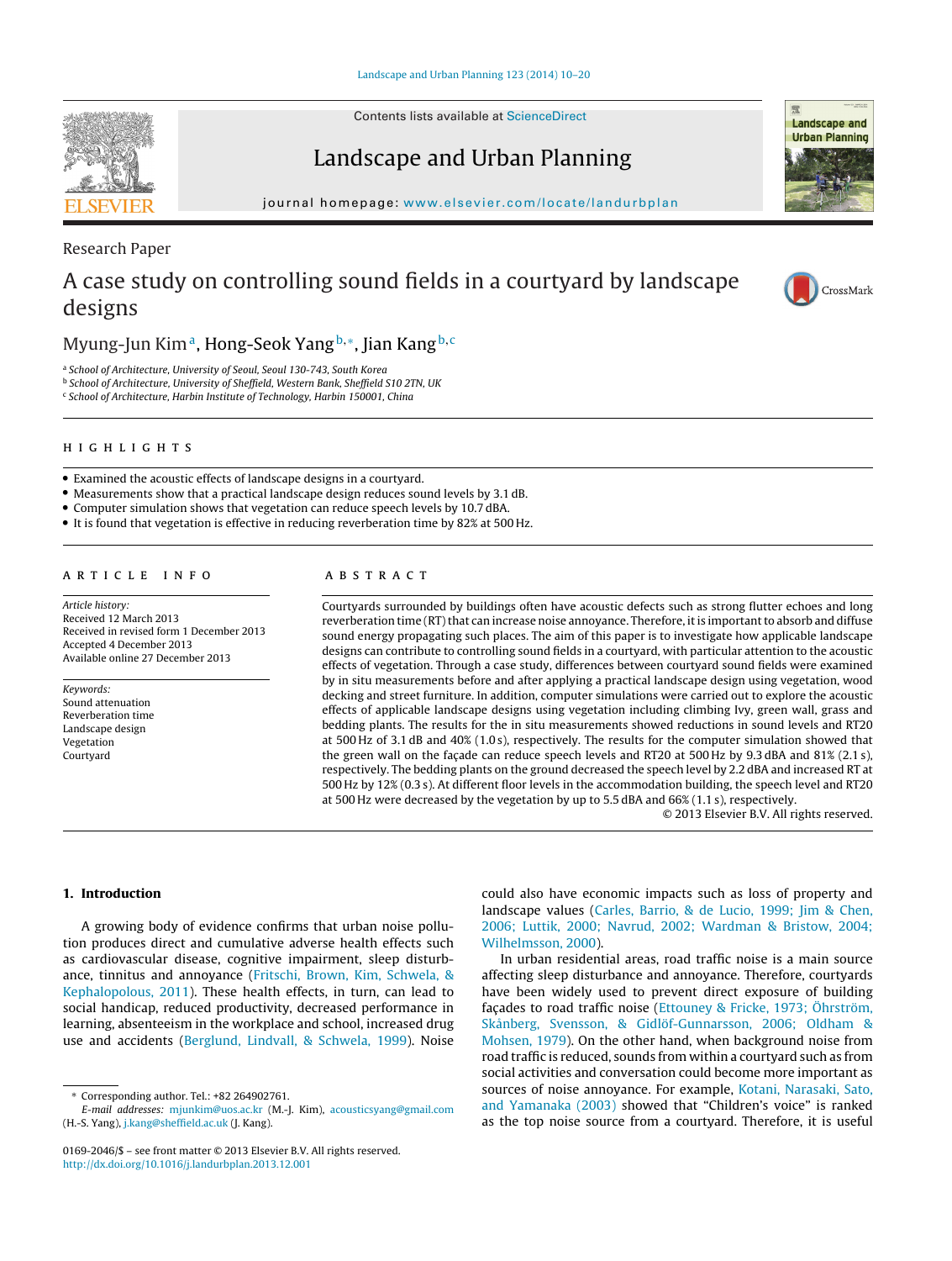

**Fig. 1.** Site conditions before (left) and after (right) the refurbishment using vegetation, wood decking and street furniture.

to study methods employing landscape designs to reduce sound energy propagation within a courtyard.

The sound field in a courtyard is influenced by many factors such as the shape and volume of the space, building layout surrounding a courtyard and the materials forming the building façade. These affect the characteristics of sound fields described by acoustic parameters such as reverberation time (RT) and sound pressure level (SPL) distribution. However, most courtyards have been designed without any acoustic consideration, which often leads to acoustic defects such as strong flutter echoes, long RT and increased sound levels due to geometrically reflecting facades with acoustically hard surfaces ([Kang,](#page--1-0) [2000,](#page--1-0) [2002\).](#page--1-0) These acoustic defects result in increased noise annoyance for occupants, especially in summer when the courtyard is used more, and windows are open for natural ventilation. Therefore, it is important to absorb and diffuse sound energy propagating in a courtyard. It is also important in the design of a suitable sound field for a comfortable courtyard soundscape to consider pleasant sounds such as fountains and bird song [\(Kang,](#page--1-0) [2007\).](#page--1-0)

The typical method to control sound fields is to use acoustic absorbers and diffusers on the wall, ground and ceiling of a space. In enclosed spaces such as concert halls, absorbers and diffusers can be installed relatively easily since they are not contaminated by rain and dust, a reason why it is more difficult to mount commercial devices in open courtyards. Therefore, it is useful to identify outdoor acoustic materials for controlling the sound field by landscape designs.

Currently, vegetation grown on green roofs and walls has become popular in urban spaces due to numerous environmental benefits [\(Getter](#page--1-0) [&](#page--1-0) [Rowe,](#page--1-0) [2006;](#page--1-0) [Ksiazek,](#page--1-0) [Fant,](#page--1-0) [&](#page--1-0) [Skogen,](#page--1-0) [2012;](#page--1-0) [Mentens,](#page--1-0) [Raes,](#page--1-0) [&](#page--1-0) [Hermy,](#page--1-0) [2006;](#page--1-0) [Veisten](#page--1-0) et [al.,](#page--1-0) [2012\).](#page--1-0) Previous studies have also reported that vegetation can contribute to the mitigation of noise pollution, which suggests its potential use in controlling the sound fields of courtyards by landscape designs ([Oldham,](#page--1-0) [Egan,](#page--1-0) [&](#page--1-0) [Cookson,](#page--1-0) [2011;](#page--1-0) [Van](#page--1-0) [Renterghem](#page--1-0) [&](#page--1-0) [Botteldooren,](#page--1-0) [2008,](#page--1-0) [2009,](#page--1-0) [2011;](#page--1-0) [Renterghem,](#page--1-0) [Hornikx,](#page--1-0) [Forssen,](#page--1-0) [&](#page--1-0) [Botteldooren,](#page--1-0) [2013;](#page--1-0) [Wong,](#page--1-0) [Kwang](#page--1-0) [Tan,](#page--1-0) [Tan,](#page--1-0) [Chiang,](#page--1-0) [&](#page--1-0) [Wong,](#page--1-0) [2010;](#page--1-0) [Yang,](#page--1-0) [Kang,](#page--1-0) [&](#page--1-0) [Choi,](#page--1-0) [2012\).](#page--1-0) With regard to soundscape concepts, greening inner courtyards with vegetation can also moderate noise annoyance by improving the aesthetic/natural appearance [\(Gidlöf-Gunnarsson](#page--1-0) [&](#page--1-0) [Öhrström,](#page--1-0) [2007,](#page--1-0) [2010;](#page--1-0) [Langdon,](#page--1-0) [1976\).](#page--1-0)

In general, vegetation consists of two main components: plant structures (leaf, stem and root) and the growing media (soil or substrate). Previous studies have shown that the plant structures can absorb and diffuse sound energy, especially at high frequencies ([Martens](#page--1-0) [&](#page--1-0) [Michelsen,](#page--1-0) [1981;](#page--1-0) [Watanabe](#page--1-0) [&](#page--1-0) [Yamada,](#page--1-0) [1996;](#page--1-0) [Yang,](#page--1-0) [Kang,](#page--1-0) [&](#page--1-0) [Cheal,](#page--1-0) [2013a;](#page--1-0) [Yang,](#page--1-0) [Kang,](#page--1-0) [Cheal,](#page--1-0) [Renterghem,](#page--1-0) [&](#page--1-0) [Botteldooren,](#page--1-0) [2013b\).](#page--1-0) It has also been found that soil has similar properties to those of a porous material for absorbing sound energy [\(Kaye](#page--1-0) [&](#page--1-0) [Evans,](#page--1-0) [1940;](#page--1-0) [Yang](#page--1-0) et [al.,](#page--1-0) [2013a\).](#page--1-0)

The aim of this paper is therefore to investigate the acoustic effect of applicable landscape designs in courtyards, with particular attention to the acoustic effects of vegetation. This is done through a case study in a courtyard located in an accommodation building of the University of Seoul, where a quiet sound environment is required. The acoustic effect of landscape designs using vegetation has been examined using two methods: (1) in situ measurements before and after applying a practical landscape design; and (2) computer simulation for applicable landscape designs using vegetation in the courtyard. The acoustic parameters considered here are the extra SPL attenuation and RT. Based on the extra SPL attenuation in octave bands, a difference in speech levels before and after applying landscape designs are also calculated.

#### **2. Methodology**

#### 2.1. Description of the studied site

The courtyard investigated in this study is located at the accommodation building in the University of Seoul, Seoul, South Korea. The courtyard has a rectangular shape with dimensions of 32.4 m  $(L) \times 8.2$  m (W). The site is surrounded by building façades with different heights,  $7.1 \text{ m}$  (3 façades) and  $24.4 \text{ m}$  (1 façade), as shown in Fig. 1. [Fig.](#page--1-0) 2 illustrates the cross section and ground plan for the accommodation building.

As Fig. 1 shows, there was a refurbishment of the inner courtyard using vegetation, wood decking and garden furniture in January 2011. Before the refurbishment, the building façade and ground of the courtyard had geometrically reflecting surfaces with acoustically hard materials such as marble and glass. Therefore, it was expected that there would be acoustic defects such as strong flutter echoes, long RT and increased sound level due to multiple reflections, which can cause increased noise annoyance for occupants in the courtyard. Sound levels in front of the windows at different floor levels play an important role in determining the life quality of the occupants. In particular, students in bedrooms from the 1st to 7th floor facing towards the courtyard have expressed strong complaints about noise for from the courtyard. Noise annoyance is mainly due to excessive sound levels for conversation, the sound energy of which is increased by multiple reflections between geometrically reflecting facades. Therefore, architectural treatments using appropriate acoustic materials to reduce sound levels in front of the accommodation building are also required.

To improve the students' living environment, the university office has decided to refurbish the whole ground and a part of the building façades using low-growing vegetation, small trees, wood decking and garden furniture, as shown in Fig. 1. The wood decking